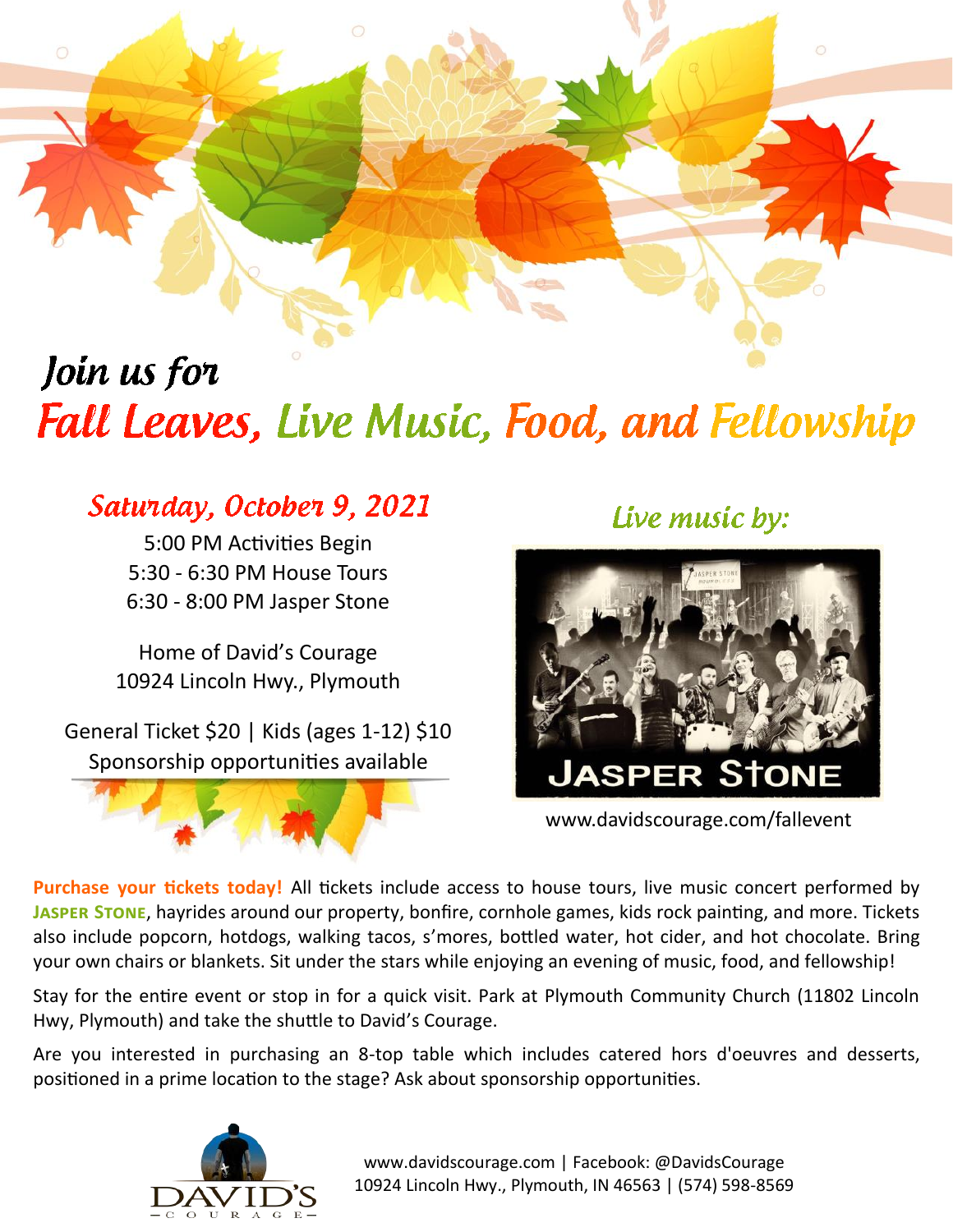# October 9, 2021 **Sponsorship Opportunities**

#### Event Sponsor - \$1000

- Preferred recognition in event marketing material
- Preferred online and social media recognition
- Signage recognition at event
- Recognition during event program
- Two 8-top tables under sponsorship tent. Full access to sponsorship tent amenities includes: reserved seating, catered hors d'oeuvres and desserts. Tent located in prime location to live music.
- Four David's Courage event shirts
- Reserved parking spaces

#### Table Sponson - \$500

- Recognition in event marketing material
- Online and social media recognition
- Signage recognition at event
- One 8-top table under sponsor festival tent. Full access to sponsorship tent amenities includes: reserved seating, catered hors d'oeuvres and desserts. Tent located in prime location to live music.
- Reserved parking spaces

#### Experience / In-Kind Donation (limit one each)

This experience donation is perfect for churches (youth groups!), organizations, or companies interested in providing in-kind donations of needed provisions and volunteering to manage the event experiences.

Experience donation includes: Six complimentary event tickets, online and social media recognition, signage recognition at the experience. Each experience is reserved first-come first-served basis. Reserve today as these will go quickly.

- Hot dogs
- Walking tacos
- Popcorn
- S'mores
- Beverages (bottled water, apple cider, hot chocolate)
- Rock painting craft for kids
- Hayrides

Contact David's Courage today to reserve your sponsorship opportunity!

574-598-8569 or

davidscourageplymouth@gmail.com

**Friends of David's Courage - \$250** 

- Signage recognition at Fall Festival
- Online and social media recognition
- Ten complimentary general admission tickets

Checks payable to David's Courage 10924 Lincoln Hwy., Plymouth, IN 46563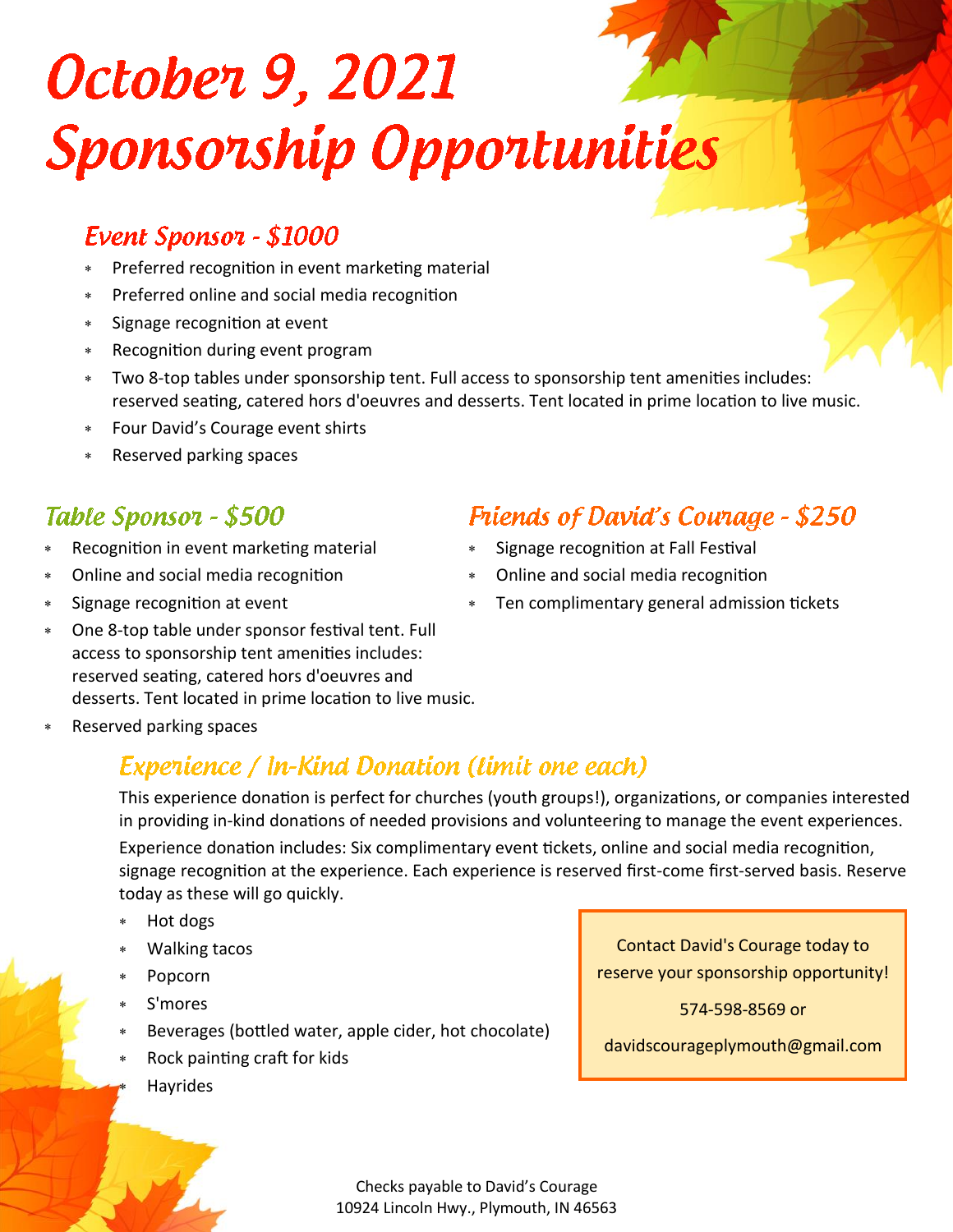### Yes! I am interested in supporting David's Courage Fall Event on October 9, 2021

Event Sponsor - \$1,000\* Table Sponsor - \$500\* Friends of David's Courage - \$250 Experience / In-Kind Donation Other. Let us know how you would like to support the event.

\* Please email your logo

| <b>Company Name:</b>            |  |  |
|---------------------------------|--|--|
| Address:                        |  |  |
| Contact Person/<br>Information: |  |  |
| Additional<br>Information:      |  |  |

Checks payable to David's Courage 10924 Lincoln Hwy., Plymouth, IN 46563

Reserve you sponsorship today by calling or emailing us at 574-598-8569 or davidscourageplymouth@gmail.com